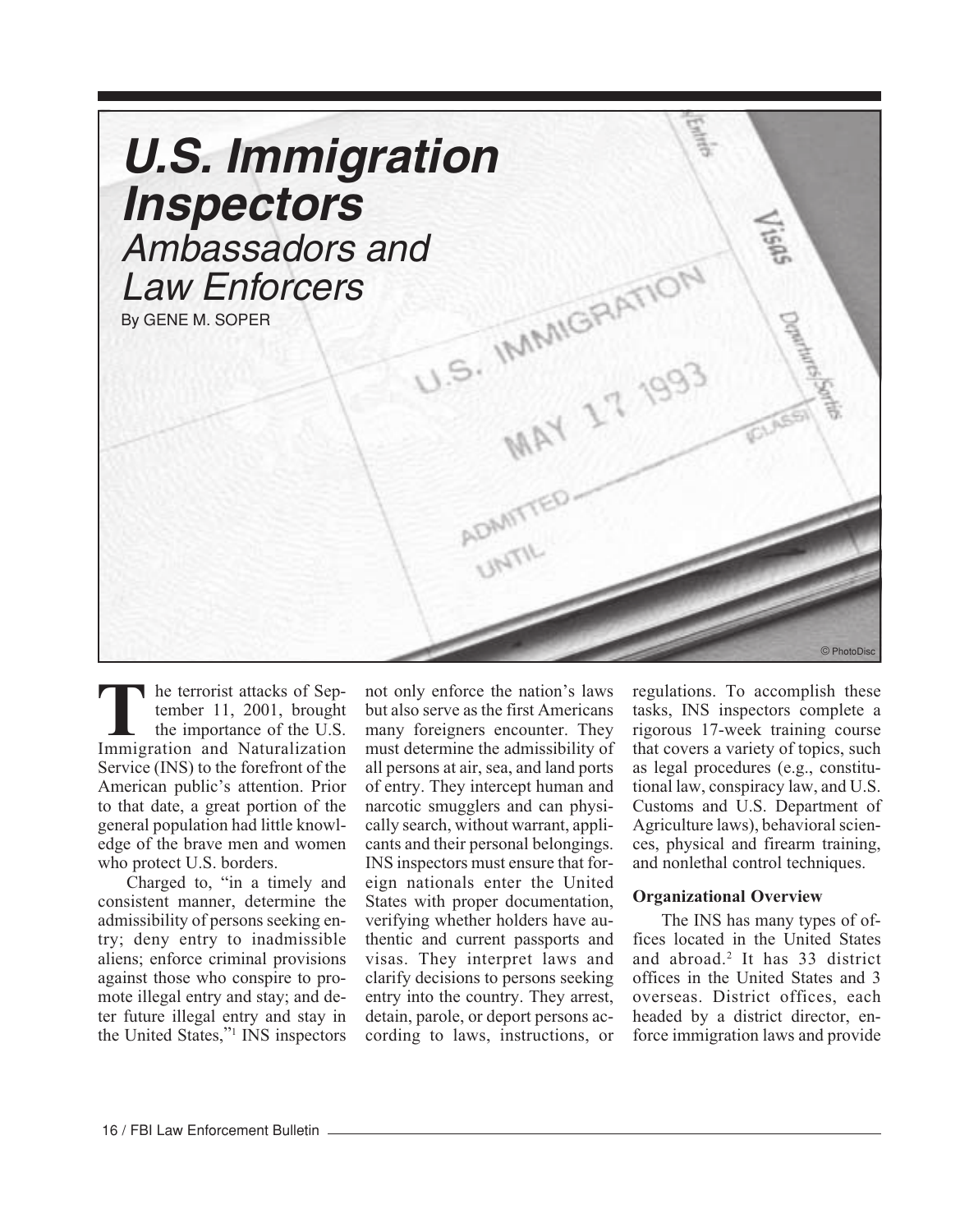certain immigration services and benefits to residents of their specific geographic jurisdiction. INS staff members collect applications, conduct interviews, and answer questions at these offices. Some district offices have suboffices and satellite offices determined, in part, by the needs of INS customers. In addition to these offices, the INS also divides the United States into Border Patrol sectors responsible for enforcing immigration laws.

Three regional offices oversee the work of the district offices and sectors. Three administrative centers, collocated with the regional offices, implement administrative policy and deliver direct service to their geographic areas. The INS established four service centers to handle mail, conduct data entry of information, and process applications. It also has eight asylum offices to help those individuals seeking shelter in the United States. To facilitate the application process, the INS uses application support centers at various locations.

All of these offices exist to support over 300 ports of entry in the United States, including international airports, land border ports, and seaports. As an example, the Paso del Norte port of entry in El Paso, Texas, will illustrate how the INS protects America's borders on a daily basis.

#### **The Inspector's Role**

Nearly 250 INS inspectors are in the El Paso, Texas, district. During fiscal year 2000, these inspectors, along with U.S. Customs personnel, conducted over 68 million inspections in 9 ports of entry.<sup>3</sup>

 $f$ 

" **...INS inspectors not only enforce the nation's laws but also serve as the first Americans many foreigners encounter.**



 where he served as an inspector, cares sustainment coordinator, and a member of Mr. Soper recently retired from the U.S. Immigration and Naturalization Service, the Paso del Norte Port of Entry Collateral Intelligence Team in El Paso, Texas.

During the busiest days (Saturdays and holidays), more than 25,000 pedestrians applied for admission into the United States from Mexico at the Paso del Norte port of entry, part of the total for the year of nearly 8 million pedestrians for the entire district. The majority of these pedestrians entered the United States to shop in stores in El Paso, but others came with different agendas.

On the Southwest land border, INS inspectors encounter several different types of applicants throughout their normal tour of duty. Mexican nationals comprise the greater part of the applicants, but many other nationalities also apply for admittance, including U.S. citizens. With such large amounts of people applying for entry, inspectors have just a few seconds to establish the validity and genuineness of documents and presenters. INS and U.S. Customs inspectors must make quick, on-thespot decisions pertaining to the admissibility of applicants. Scrutinizing facial features and actions of

applicants requires alertness and attention to detail. Most applicants have lawful intentions, but some pose as impostors and others present altered or counterfeit documents in their attempts to enter the United States. Because a need for unskilled laborers exists in the United States, many are lured by better-paying jobs. In addition, economical conditions, wars, and natural disasters cause many aliens to leave their homelands and seek refuge in safer surroundings.

INS inspectors divide their duty time among processing immigrant visas, issuing permits, and questioning aliens. Inspectors handle prosecution cases and, due to changes in the law, remove or deport certain aliens not admissible. Because several oppressive governments reign throughout the world, many people request political asylum at American ports of entry. These individuals fear that they will face jail, or worse, if forced to return to their homeland. In the El Paso district, the INS usually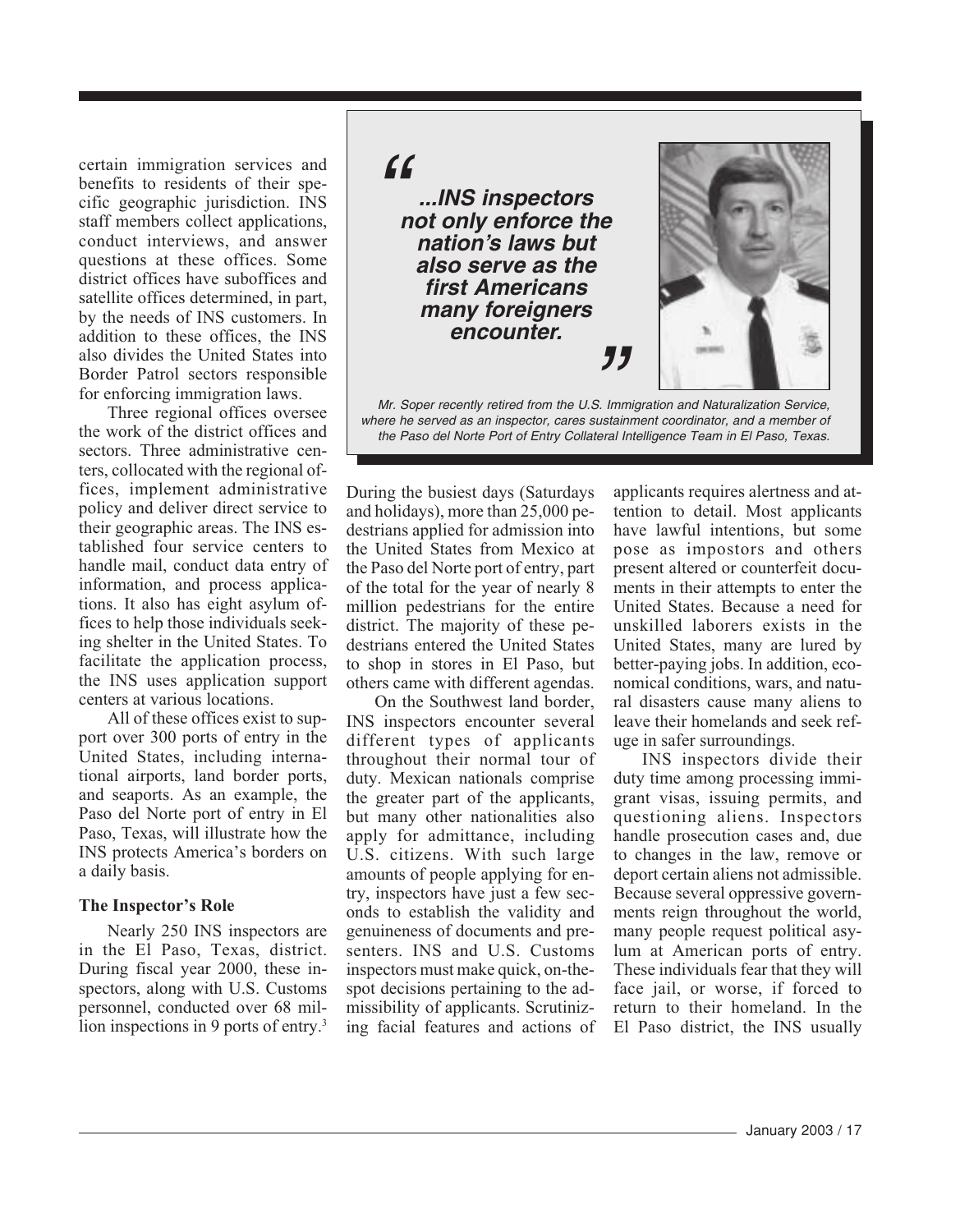detains such applicants at its El Paso Processing Service Center until the individuals can speak with an asylum officer.

In the El Paso district during fiscal year 2000, over 60 million drivers and passengers crossed the border in their motor vehicles. With an emphasis on maintaining the flow of vehicular traffic north, inspectors must check all vehicle occupants and their documentation promptly and accurately. Although watchfulness proves important, law enforcement computer systems also assist INS inspectors in their daily efforts to protect America's borders.

#### **Technological Resources**

INS has several computer databases available to authorized personnel. The Central Index System, the master records management system, collects and distributes biographical information on aliens. It contains the physical status of alien files and is the foundation of information for many functions pertaining to the mission of the INS. The Interagency Border Inspection System (IBIS) represents the primary resource for apprehending criminal aliens. It resides on the Treasury Enforcement Communications System, provides law enforcement agencies access to the FBI's National Crime Information Center, and permits users to interface with all 50 states via the National Law Enforcement Telecommunications System. Besides the U.S. Customs Service, 19 other federal agencies use the IBIS.

Through its terminals, approved employees quickly can check an individual's name and date of birth for any prior criminal history and also determine whether guns and vehicles are stolen. At pedestrian inspection lanes, an authorized person can log onto the IBIS and, together with a document reader, guide an individual's passport or alien card through the reader to check for any illegal activity. At vehicle inspection booths, INS inspectors can query an individual's name and date of birth or alien file

**Concerns about terrorism continue to demonstrate the net all of the Concerns about<br>
terrorism continue**<br>
to demonstrate the<br>
need for immigration **intelligence gathering and analysis.**

number to check for any wanted notifications or criminal activity. At many land border entry points, INS has installed license plate readers, which speeds up the inspection process and gives advance warning to inspectors (e.g., an alert banner flashes to indicate a stolen vehicle). If the preliminary inspection warrants further checks, INS personnel scan the suspect's photograph and fingerprints into the Automated Biometric Fingerprint Identification System (IDENT), which searches two databases, Lookout and Recidivist, for a possible match. If the computer systems reveal nothing, then the inspectors  $\sum_{\text{nted n}}$ <br>wity.<br>nts, IN<br>reader

must rely on their investigative and interviewing skills to ascertain the truth.

## **Criminal Profile**

The high volume of pedestrian traffic at major land ports of entry offer cover to aliens attempting illegal entry or reentry. Many criminal aliens have prior arrests or convictions for drug-related charges. INS inspectors generally intercept criminal aliens, as well as U.S. citizens, by using the IBIS card readers and the IDENT. Law enforcement agencies throughout the United States input wanted persons and juvenile runaways into these systems. INS inspectors at the Paso del Norte port of entry consistently apprehend persons wanted by various law enforcement agencies and detain these subjects to confirm their extradition. Once that occurs, the inspectors normally release the subjects into the custody of the El Paso Police Department.

Danger lurks in every encounter as some of these criminals are armed. In addition, individuals under the influence of alcohol or other drugs and people with mental illness can become uncooperative, argumentative, and sometimes violent. Inspectors have found weapons in vehicles and hidden on people attempting to enter the United States. Especially dangerous to inspectors and the general public are the desperate port runners who use their vehicles, usually loaded with illegal drugs, as lethal weapons to barge past inspectors. Bomb threats occur almost weekly and result in closing the bridges until bomb-sniffing dogs can examine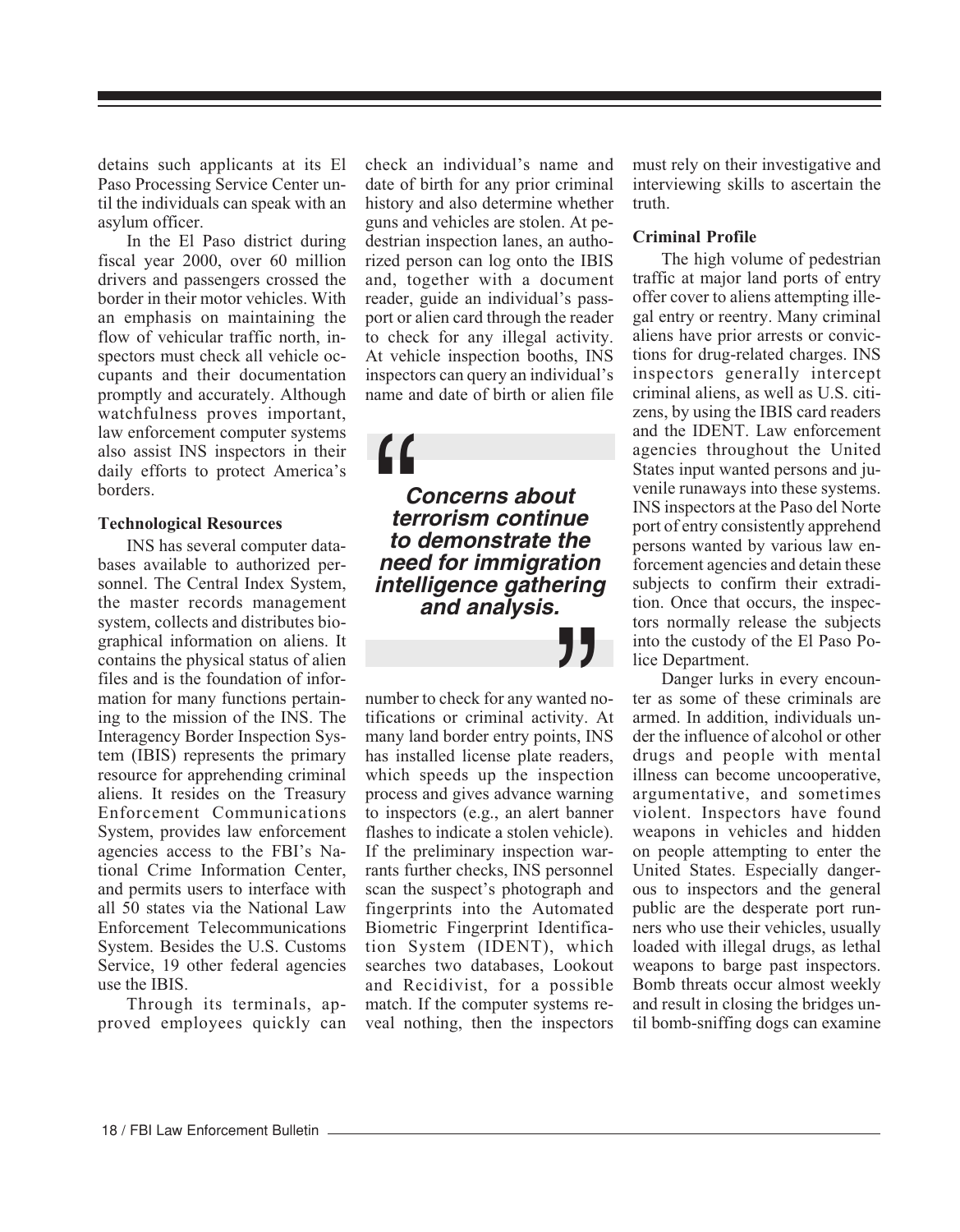the area. The El Paso Police Department or the nearby military installation, Fort Bliss, normally supply these hardworking dogs and their handlers.

#### **Drug and Human Smugglers**

Like many other American cities, El Paso is a transportation hub. It is a major crossing for railroads and has several bus lines downtown. These means of transportation provide quick and easy passage for drug and human smugglers. The flow of illegal drugs into the United States persists. Traffickers will try any method to conceal the drugs and attempt any means to avoid apprehension. Inspectors seize marijuana most often. Although intercepting illegal drugs is a secondary function for INS inspectors, they commonly refer vehicles to U.S. Customs personnel. Conversely, not all drugs smuggled into this country arrive in vehicles. Inspectors find all sorts of illicit drugs taped to people's bodies. Some smugglers, known as body carriers, ingest drugs contained in protected pellets. Lured by the large potential profits, all sorts of people attempt to smuggle drugs into the United States. Some smugglers bring their families with them as cover, while others attempt entry alone. Faced with no readily identifiable portrait of a drug smuggler, INS inspectors must remain alert to the actions and reactions of every person applying for entry into this country.

Alien smuggling also represents a lucrative business venture. Some reports put the price at between \$30,000 and \$50,000 per person smuggled into the United States. In the El Paso district, family members trying to help relatives attempt most of the alien smuggling. INS inspectors generally find people hiding in vehicles, behind truck seats, and in trunks, but, sometimes, they locate individuals in dashboards, gas tanks, under floorboards, and in specially built concealed compartments.

## **Document Fraud**

Many criminals, terrorists, or otherwise inadmissible subjects use fraudulent documents. INS inspectors encounter the illegitimate



sale and rental of immigration documents from Mexico and elsewhere. Fraudulent documents generally fall into two categories, counterfeit or altered.4 Counterfeiting documents involves copying, forging, or imitating an original with the intent to deceive. Altering documents, on the other hand, entails changing one or more elements of a genuine legitimate document without destroying the original document, again with the intent to defraud. The quality of such documents varies greatly, from

high-quality documents that could pass a cursory inspection to poorquality documents that contain obvious flaws. However, increased computer technology makes document duplication better and easier for counterfeiters.

The Internet offers bogus Social Security cards, passports, and law enforcement identification. People can use these documents for immigration purposes or as substantiating evidence to support claims of U.S. citizenship. In addition, Web sites advertise information on how to order birth certificate templates from all 50 states. The possibility of the Internet becoming a major document supplier soon may represent a real threat as people learn of its potential. Moreover, in the last few years, identity theft, or assuming another person's identity, has become more prevalent and greatly concerns the INS.<sup>5</sup> Obtaining a valid birth certificate represents the normal route to assuming someone's identity. Occasionally, INS inspectors intercept an individual who possesses several documents issued under the assumed name, usually as some type of identification bearing the subject's photograph and the assumed name. Many victims of identity theft have learned the hard way the importance of protecting their Social Security number and other pertinent personal data. Identity thieves damage credit ratings and cause financial hardships for their victims.

## **INS Intelligence**

Concerns about terrorism continue to demonstrate the need for immigration intelligence gathering and analysis. Without performing